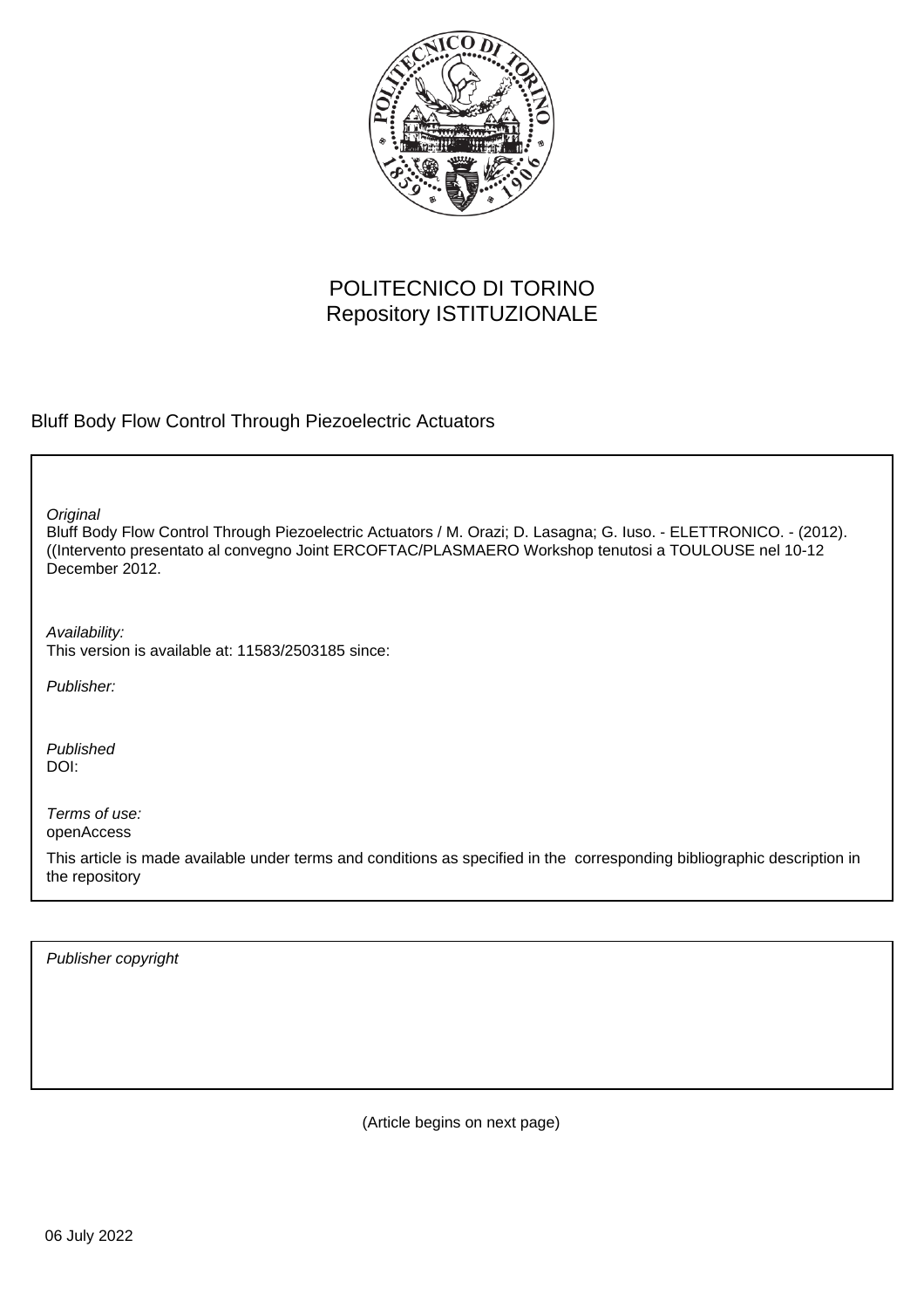## BLUFF BODY FLOW CONTROL THROUGH PIEZOELECTRIC ACTUATORS

M. Orazi<sup>1</sup>, D. Lasagna.<sup>1</sup> and G. luso.<sup>1</sup>

<sup>1</sup> Dipartimento di Ingegneria Meccanica e Aerospaziale, Politecnico di Torino, Corso Duca degli Abruzzi 24, 10129, Torino, matteo.orazi@polito.it

## INTRODUCTION

An active flow control tecnique is proposed to delay flow separation on bluff bodies. This tecnique is based on "smart-tabs", that are retractable and orientable multilayer piezoelectric tabs which protrude perpendicularly from the model surface. They are characterized by six control parameters: the oscillation frequency f and amplitude A, the height h, the incidence  $\gamma$ , the angular position on the model  $\alpha$  and the input waveform.

The key features of such actuators are their low energy absortion and the energy recovery feature which makes them promising also for real applications. Considering their control characteristics and their frequency responce, the piezoelectric tabs are suitable for closed-loop control strategies.

In the present study the experiments were conducted on a 200 mm diameter circular cylinder. A 22 mm wide 0.6 mm deep flattening was made along one cylinder generatrix to host a row of 11 smart-tabs spaced 40 mm (see Figure 1). The model was equipped with 28 pressure taps in the middle section to estimate the aerodynamic coefficients and three spanwise rows of 11 taps spaced 20 mm. Furthermore, a second section of the cylinder is equipped with 15 electret microphones to measure the fluctuating pressure.



Figure 1: Smart-tabs on cylinder  $(\gamma = \pm 30^{\circ})$ 

## RESULTS

Some preliminary results concerning pressure distributions in controlled and uncontrolled conditions are presented for subcritical and supercritical Reynolds numbers. In order to achieve turbulent separation at a lower Reynolds number, namely  $Re = 110000$ , a turbulence generating grid was added after the contraction section.

#### Subcritical Regime

As shown in Figure 2, in subcritical conditions, at  $Re = 52000$ , the effect of the smart-tabs is basically to promote the boundary layer transition and to reduce the vortex shedding as also evidenced by the spectra of the pressure fluctuations and as highlighted by many authors in bibliography (Park et al. [1]). As a result of the different pressure distribution, the forcing leads to a drag reduction of about 30%. Interestingly the in the case of static smart-tabs (not reported) the pressure distribution is only marginally affected with respect to the natural flow case (Figure 2a). Therefore the large variations showed in Figure 2b are introduced by the oscillation on the smart-tabs. Is has to be noted that the asymmetry in the pressure distribution of Figure 2b is due to the asymmetric forcing. A further drag reduction may be obtained by installing one smart-tabs row on each sides of the cylinder as done by Shtendel & Seifert [2]. Finally it is noteworthy that the above mentioned asymmetry leads to the generation of significant lift ( $C_l = 0.607$  for the case reported in Figure 2b).

## Supercritical Regime